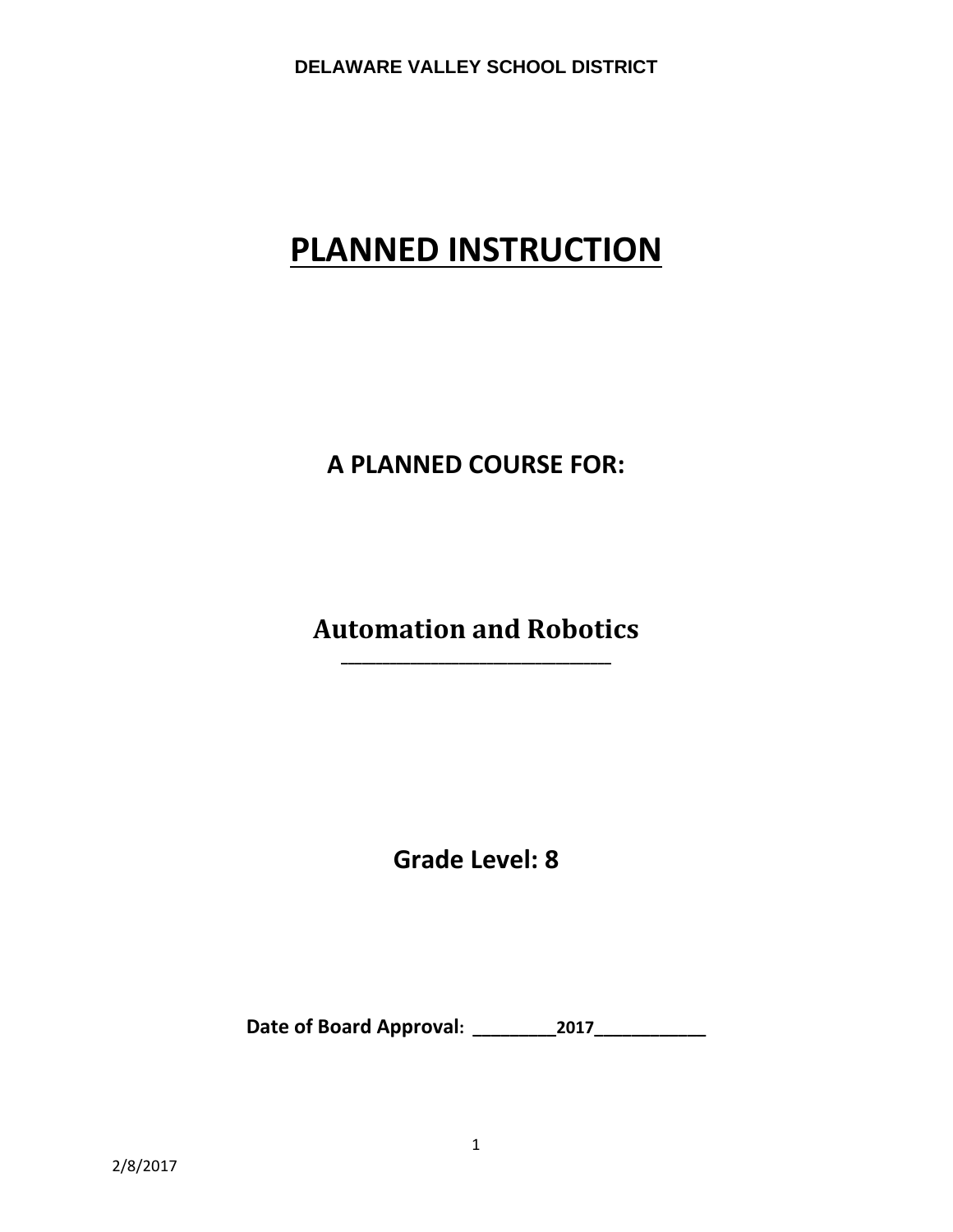# **Planned Instruction**

# **Title of Planned Instruction: Automation and Robotics**

**Subject Area: Technology Education Grade(s): 8**

**Course Description: In Unit 1 What is Automation and Robotics? Students will understand what robots are used for and the effect they have on our lives. Students will experience how a robot receives information through various sources. In Unit 2 Mechanical Systems, students use VEX components to create various gear mechanisms and determine their real‐** world uses. They will then apply what they learned to create a VEX pull toy project. In Unit 3 **Automated Systems, student will learn RobotC programming. Using their knowledge from the previous units, they will design, build, and program real‐world objects such as traffic lights, toll booths, and robotic arms.**

**Time/Credit for the Course: 9 weeks, daily, 46 minutes = 34.5 hours**

**Curriculum Writing Committee: Anthony Comunale**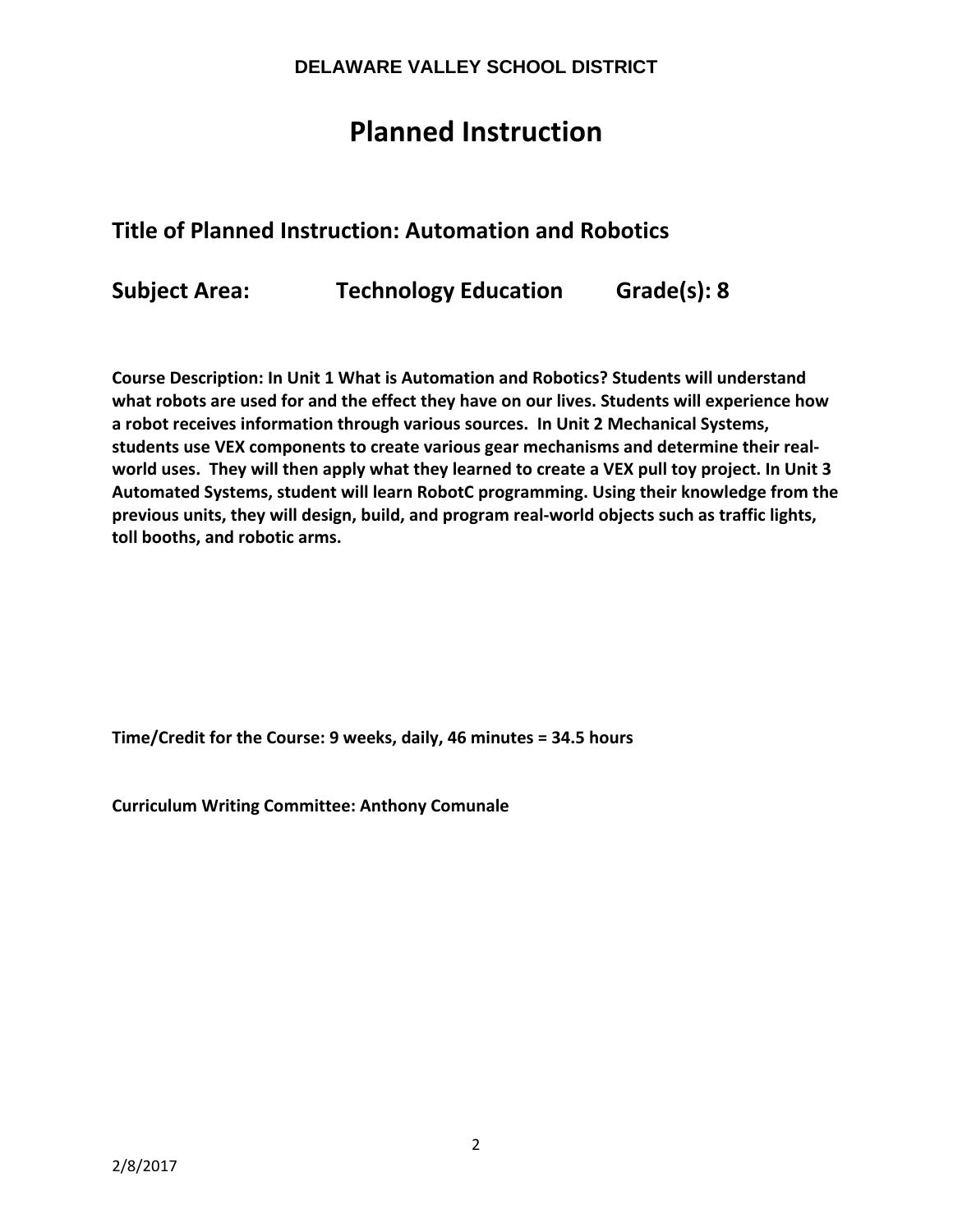# **Curriculum Map**

#### **1. Marking Period One: 45 days**

#### **Goals:**

### **Unit #1 What is Automation and Robotics?**

- Students will describe the purpose of automation and robotics and its effect on society.
- Students will summarize ways that robots are used in today's world and the impact of their use on society.
- Students will describe positive and negative effects of automation and robotics on humans in terms of safety and economics.
- Students will provide examples of STEM careers and the need for these professionals in our society.

#### **Unit #2 Mechanical Systems**

- Students will investigate and understand various mechanisms to determine their purpose and applications.
- Students will be able to apply their knowledge of mechanisms to solve a unique problem.

#### **Unit #3 Automated Systems**

- Students will design, build, wire, and program both open and closed loop systems.
- Students will troubleshoot a malfunctioning system using the design process.
- Students will experience fluid power by creating and troubleshooting a pneumatic device.
- Students will design, build, wire and program a system operated by alternative energy.

#### **Understanding of:**

- Analyzing the positive and negative affects robots have on humans
- Analyzing how automation and robotics have an influence on society in the past and present and will influence society in the future.
- Investigate how engineers, designers, and engineering technologists are need in high demand for the development of future technology to meet societal needs and wants.
- Knowing how to use mechanisms to transfer energy.
- Designing mechanisms to change energy by transferring direction, speed, type of movement, and force or torque.
- Creating mechanisms that can be used individually, in pairs, or in systems.
- Constructing automated systems that require minimal human interaction.
- Differentiating between an open-loop and closed-loop system.
- Revising and troubleshooting using the design process.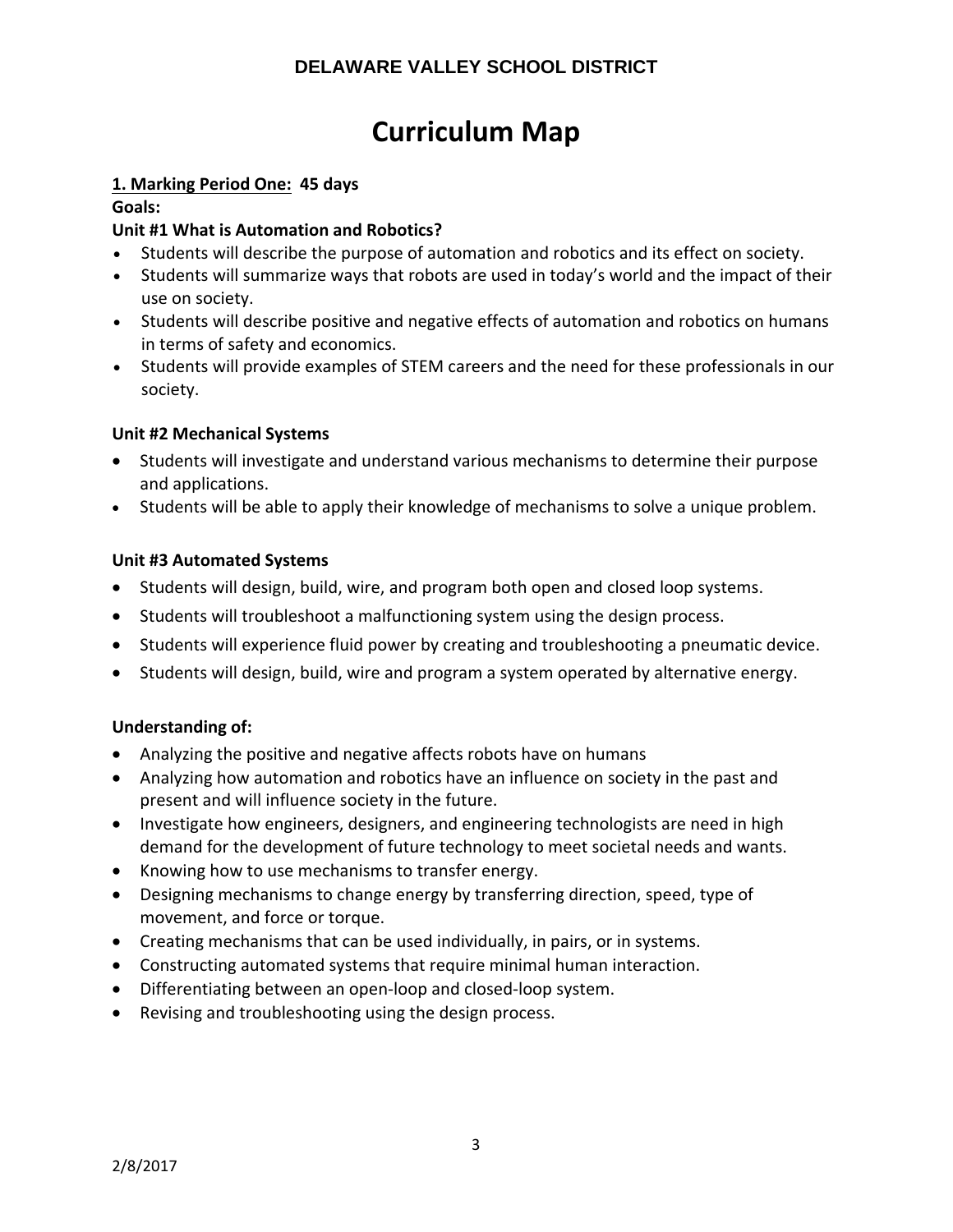# **Curriculum Plan**

#### **Unit#1: What is Automation and Robotics? Time Range in Days: 7**

#### **Standard(s):**

Science and Technology and Engineering Education

‐ 3.4.7.A1, 3.4.8.A1, 3.4.7.B1, 3.4.7.B3, 3.4.8.B4, 3.4.7.C1, 3.4.8.C1, 3.4.7.C2

‐ http://www.pdesas.org/Standard/View#

#### **Anchor(s):**

- ‐ S7.A.1, S8.A.1, S8.A.2, S8.B.3
- ‐ http://www.pdesas.org/Standard/View#

**Overview:** Robots have a positive and negative role in today's society.

#### **Focus Question(s):**

1. What is the greatest concern that should be considered before converting a factory from human workforce to robotic workforce?

#### **Goals:**

1. Students will investigate how automation and robotics have had an influence on society in the past and present and will influence society in the future.

#### **Objectives:**

- 1. Students will describe the purpose of automation and robotics and its effect on society. (DOK 2)
- 2. Students will summarize ways that robots are used in today's world and the impact of their use on society. (DOK 2)
- 3. Students will describe positive and negative effects of automation and robotics on humans in terms of safety and economics. (DOK 2)
- 4. Students will provide examples of STEM careers and the need for these professionals in our society. (DOK 1)

#### **Core Activities and Corresponding Instructional Methods:**

- 1. Sandwich algorithm and Vex model build.
	- a. Lecture: Teacher will discuss project requirements
	- b. Demonstration: Teacher will show proper Vex building techniques
- 2. Discuss the history of automation and robotics.
	- a. Lecture and PowerPoint
- 3. Students will create a PowerPoint presentation on a type of robot and give a presentation to the class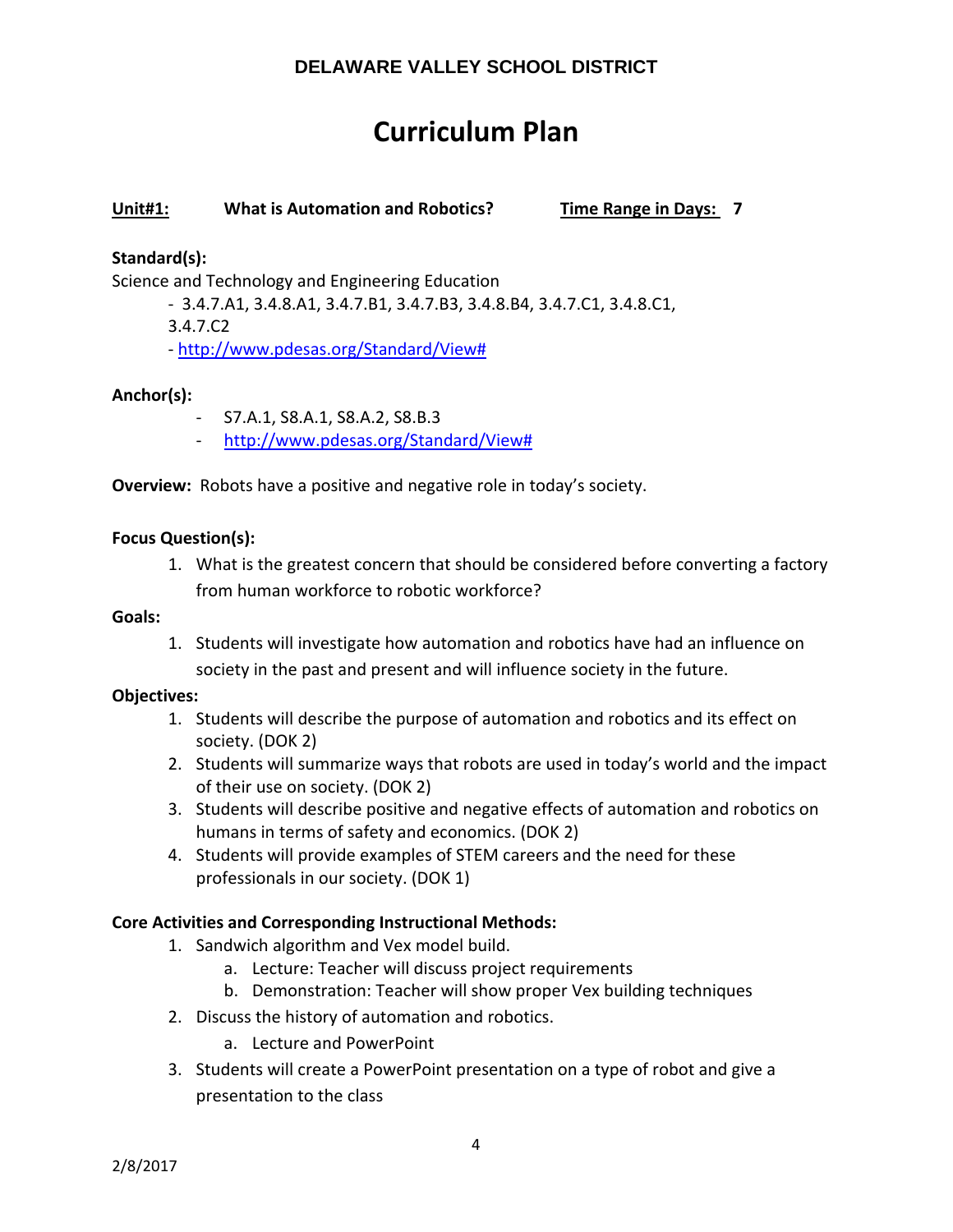a. Demonstration: Teacher will give a brief overview of presentation software

#### **Assessments:**

#### **Diagnostic:**

‐ Oral response to determine student comprehension

#### **Formative:**

- ‐ Daily teacher review of engineering notebook.
- ‐ Sandwich Algorithm and Vex Build Project
- ‐ Robot Presentation

#### **Summative:**

‐ Engineering Notebook

#### **Extensions:**

#### **Correctives:**

Individual instruction and demonstrations will be given to students having difficulty

#### **Materials and Resources:**

SmartBoard, whiteboard, engineering notebooks, worksheets, Vex robotic kits, Google slides/PowerPoint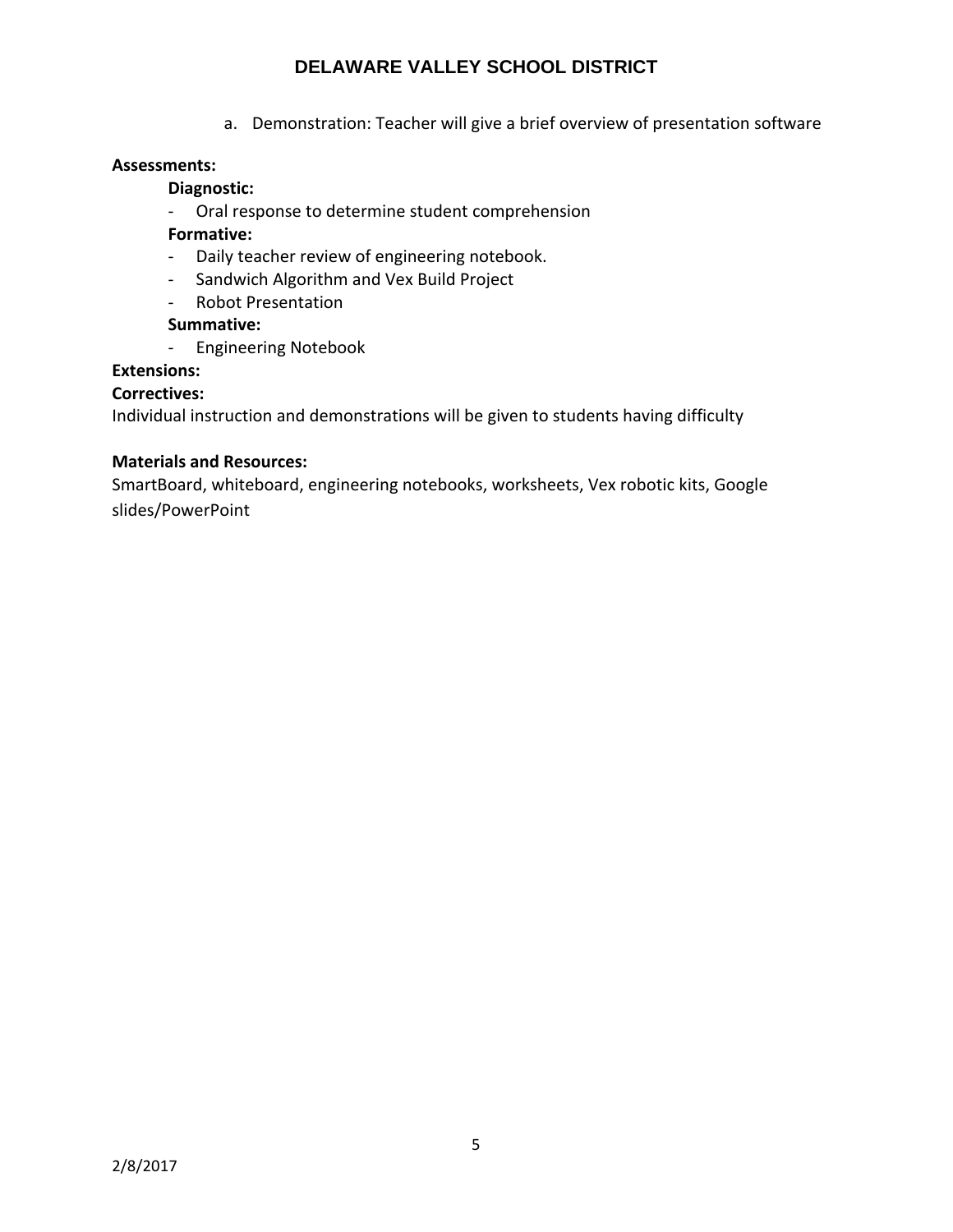#### **Unit #2: Mechanical Systems Time Range in Days: 12**

#### **Standard(s):**

Science and Technology and Engineering Education

- ‐ 3.4.7.C1, 3.4.7.C2, 3.4.8.C1, 3.4.8.C2, 3.4.7.C3, 3.4.8.D1,
- ‐ http://www.pdesas.org/Standard/View#

#### **Anchor(s):**

- ‐ S7.A.1, S8.A.2
- ‐ http://www.pdesas.org/Standard/View#

**Overview:** Utilizing the Vex robotics kits to create different mechanisms.

#### **Focus Question(s):**

- 1. Which mechanism would be used to increase torque or force?
- 2. How do you change types of motion using mechanisms?
- 3. Where are mechanisms used in real‐life applications and what is their purpose?

#### **Goals:**

- 1. Engineers and technologists design mechanisms to change energy by transferring direction, speed, type of movement, and force or torque.
- 2. Mechanisms can be used individually, in pairs, or in systems.

#### **Objectives:**

- 1. Calculate ratios to solve mechanical advantage problems. (DOK 1)
- 2. Calculate numerical and algebraic expressions and equations to solve real-life problems, such as gear ratios. (DOK 1)
- 3. Interpret the characteristics of a specific mechanism to evaluate its purpose and applications. (DOK 2)
- 4. Apply concepts knowledge of mechanisms to solve a unique problem for speed, torque, force, or type of motion. (DOK 4)

#### **Core Activities and Corresponding Instructional Methods:**

- 1. Discuss and present speed, torque, and gear ratios in different mechanisms
	- a. Lecture and PowerPoint
	- b. Demonstration: Teacher will show different models to reinforce speed, torque, and gear ratios
- 2. Mechanical Gears Project using Vex robotics kits
	- a. Demonstration: Teacher will give a brief overview of proper building techniques using the Vex robotics kits
	- b. Hands‐on building activity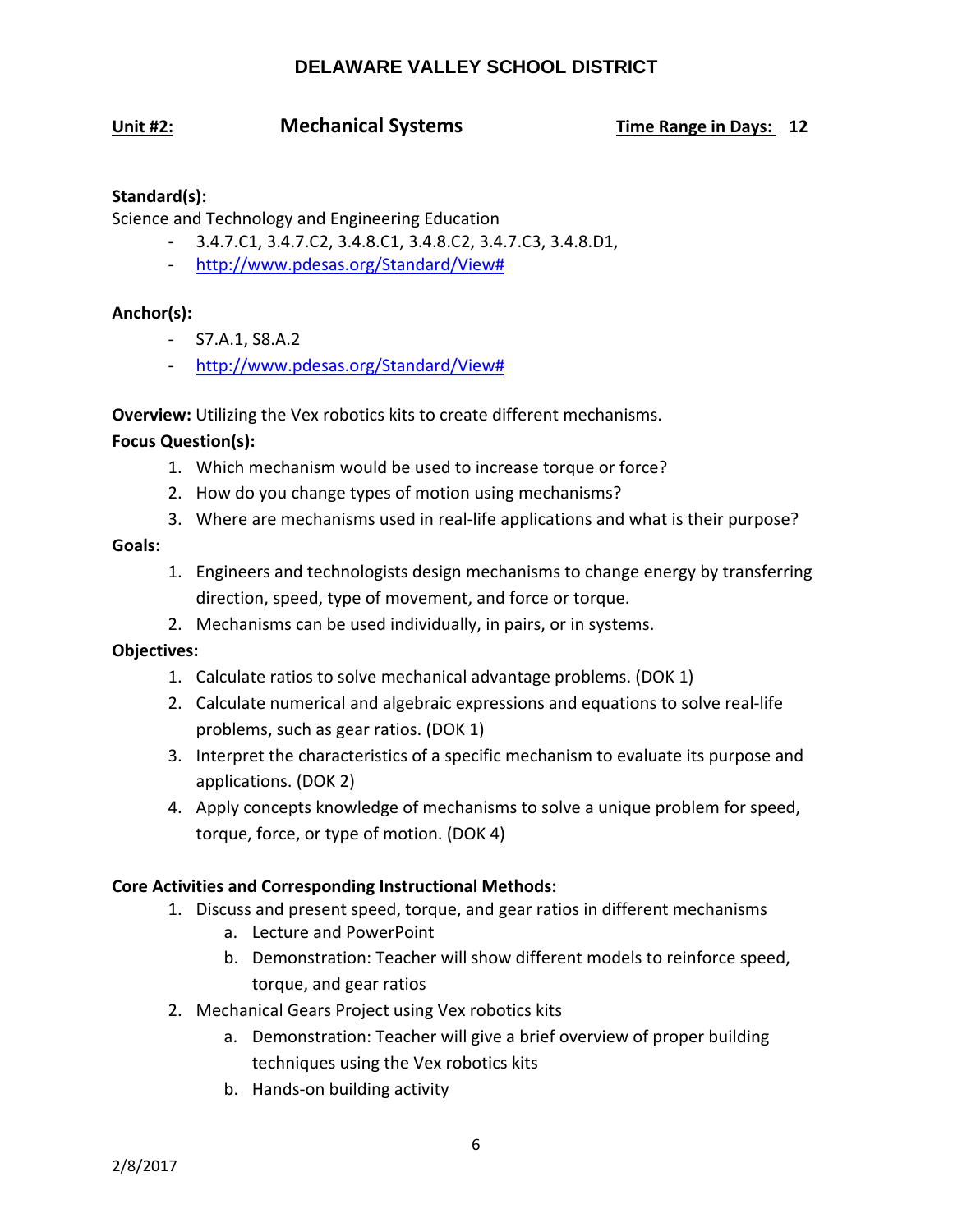- 3. Vex Pull Toy using Vex robotics kits
	- a. Lecture: Teacher will review Mechanical Gears Project and discuss how to implement into Pull Toy design
	- b. Hand‐on building activity

#### **Assessments:**

#### **Diagnostic:**

‐ Oral response to determine student comprehension

#### **Formative:**

- ‐ Daily teacher review of engineering notebook.
- ‐ Mechanical Gears Project
- ‐ Pull Toy Project

#### **Summative:**

‐ Engineering Notebook

#### **Extensions:**

Students that have mastered the mechanical gears project will be given additional, more challenging builds to complete.

#### **Correctives:**

Individual instruction and demonstrations will be given to students having difficulty **Materials and Resources:** 

SmartBoard, whiteboard, engineering notebooks, worksheets, Vex robotic kits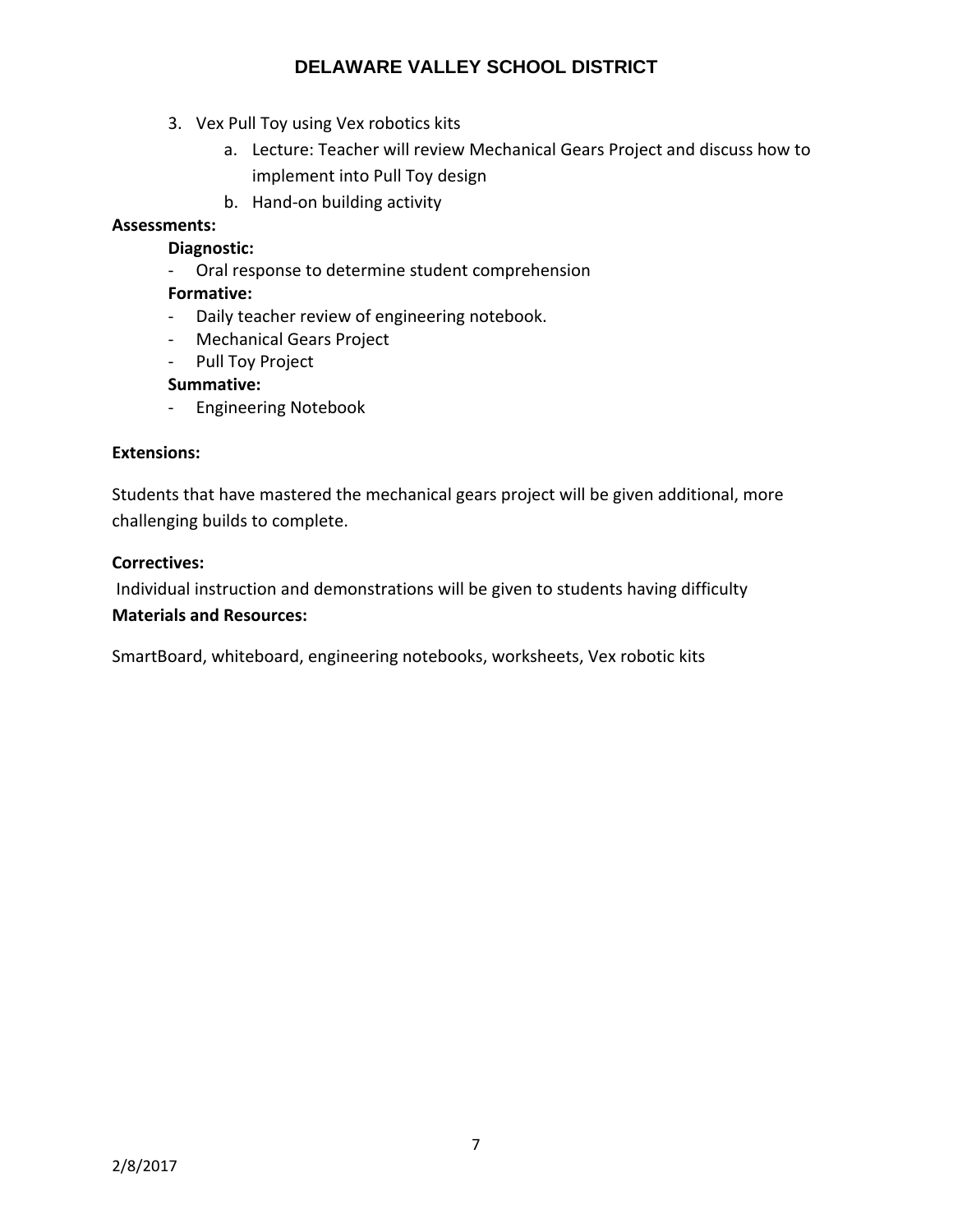#### **Unit #3: Automated Systems Time Range in Days: 26**

#### **Standard(s):**

Science and Technology and Engineering Education

- ‐ 3.4.7.C1, 3.4.7.C2, 3.4.8.C1, 3.4.8.C2, 3.4.7.C3, 3.4.7.D1, 3.4.8.D1, 3.4.8.D2, 3.4.7.E4
- ‐ http://www.pdesas.org/Standard/View#

#### **Anchor(s):**

- ‐ S7.A.1, S8.A.2, S7.A.2
- ‐ http://www.pdesas.org/Standard/View#

**Overview:** Learning how to write computer code using the RobotC software. Use the Robotc software to program the automated systems projects.

#### **Focus Question(s):**

- 1. How do you troubleshoot a malfunctioning system efficiently?
- 2. What is the purpose of comments in a program?
- 3. Why is good communication and teamwork important when solving technological problems?

#### **Goals:**

- 1. An open‐loop system has no feedback path and requires human intervention, while a closed‐loop system uses feedback.
- 2. Troubleshooting is a problem‐solving method used to identify the cause of a malfunction in a technological system.
- 3. Invention is a process of turning ideas and imagination into devices and systems.
- 4. Some technological problems are best solved through experimentation.

#### **Objectives:**

- 1. Recall the seven technological resources and how they are integrated into an open and closed loop system. (DOK 1)
- 2. Explain the purpose of pseudocode and comments within a computer program. (DOK 3)
- 3. Assess how to use ratio reasoning to solve mechanical advantage problems. (DOK 3)
- 4. Design, build, wire, and program both open and closed loop systems. (DOK 4)
- 5. Apply concepts of motors and sensors appropriately to solve robotic problems. (DOK 4)
- 6. Analyze a malfunctioning system using the design process. (DOK 4)
- 7. Design, build, wire and program a system operated by alternative energy. (DOK 4)
- 8. Summarize the roles and responsibilities of mechanical, electrical, and computer engineers who solve robotic problems. (DOK 2)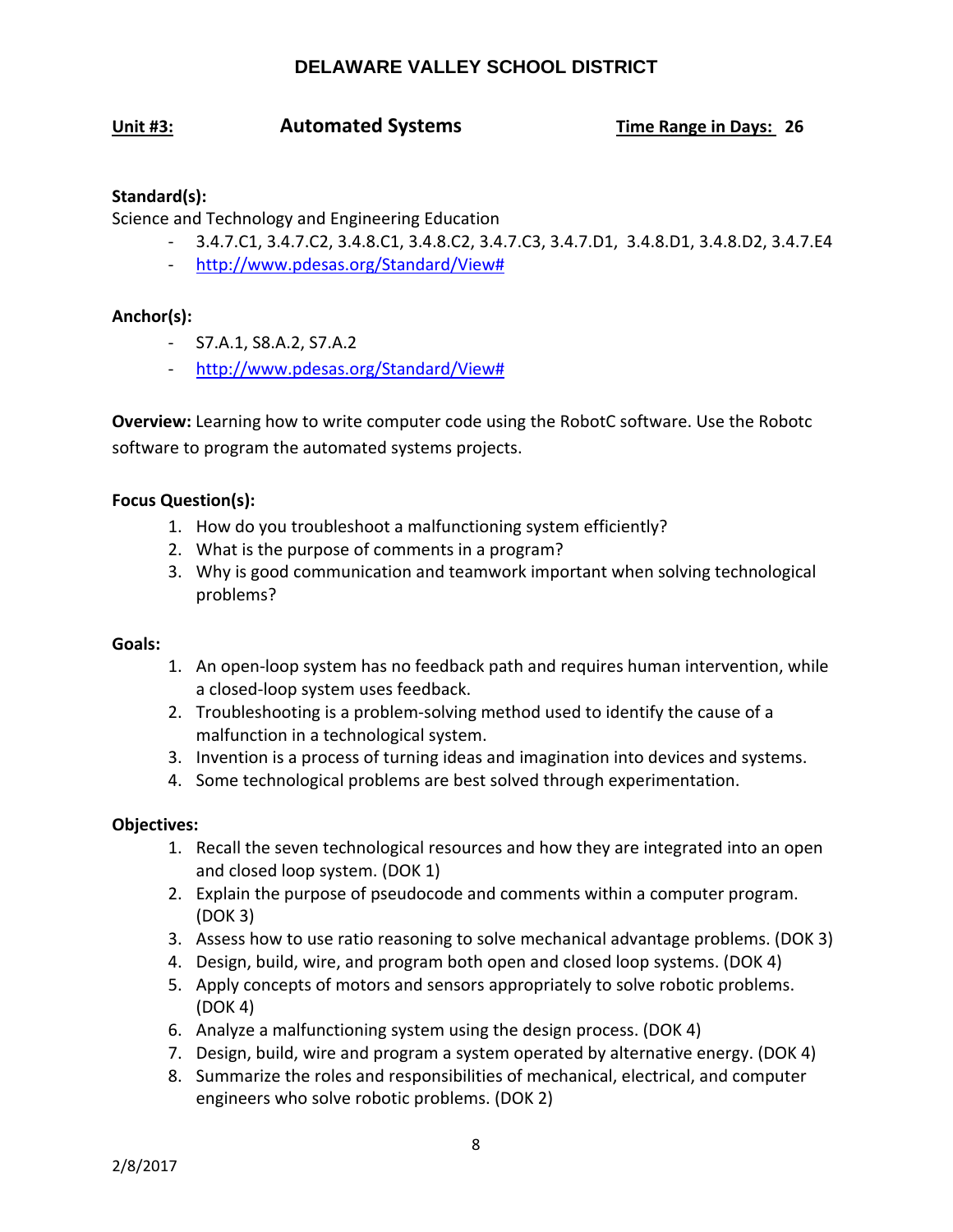#### **Core Activities and Corresponding Instructional Methods:**

- 1. Robotc terminology
	- a. Lecture: Discuss Robotc coding terminology
- 2. Test Bed Project
	- a. Demonstration/Hands‐on: Teacher will guide students how to use the Robotc software
	- b. Demonstration: Teacher will run the Test Bed project so students can see the finished product.
- 3. Spinning Sign Project
	- a. Lecture: Teacher will review Mechanical Gears Project and discuss how to implement into Spinning Sign design. Teacher will discuss the role of the mechanical engineer, electrical engineer, and computer engineer.
	- b. Hands‐on building activity
- 4. Toll Booth Project
	- a. Lecture: Teacher will review Mechanical Gears Project and discuss how to implement into Toll Booth design. Teacher will discuss the role of the mechanical engineer, electrical engineer, and computer engineer.
	- b. Hand‐on building activity
- 5. Tekrocks Bridge Project
	- a. Lecture: Teacher will review Mechanical Gears Project and discuss how to implement into Tekrocks Bridge design. Teacher will discuss the role of the mechanical engineer, electrical engineer, and computer engineer.
	- b. Hand‐on building activity

#### **Assessments:**

#### **Diagnostic:**

‐ Oral response to determine student comprehension

#### **Formative:**

- ‐ Daily teacher review of engineering notebook.
- ‐ Test Bed Project
- ‐ Spinning Sign Project
- ‐ Toll Booth Project
- ‐ Tekrocks Bridge Project

#### **Summative:**

‐ Engineering Notebook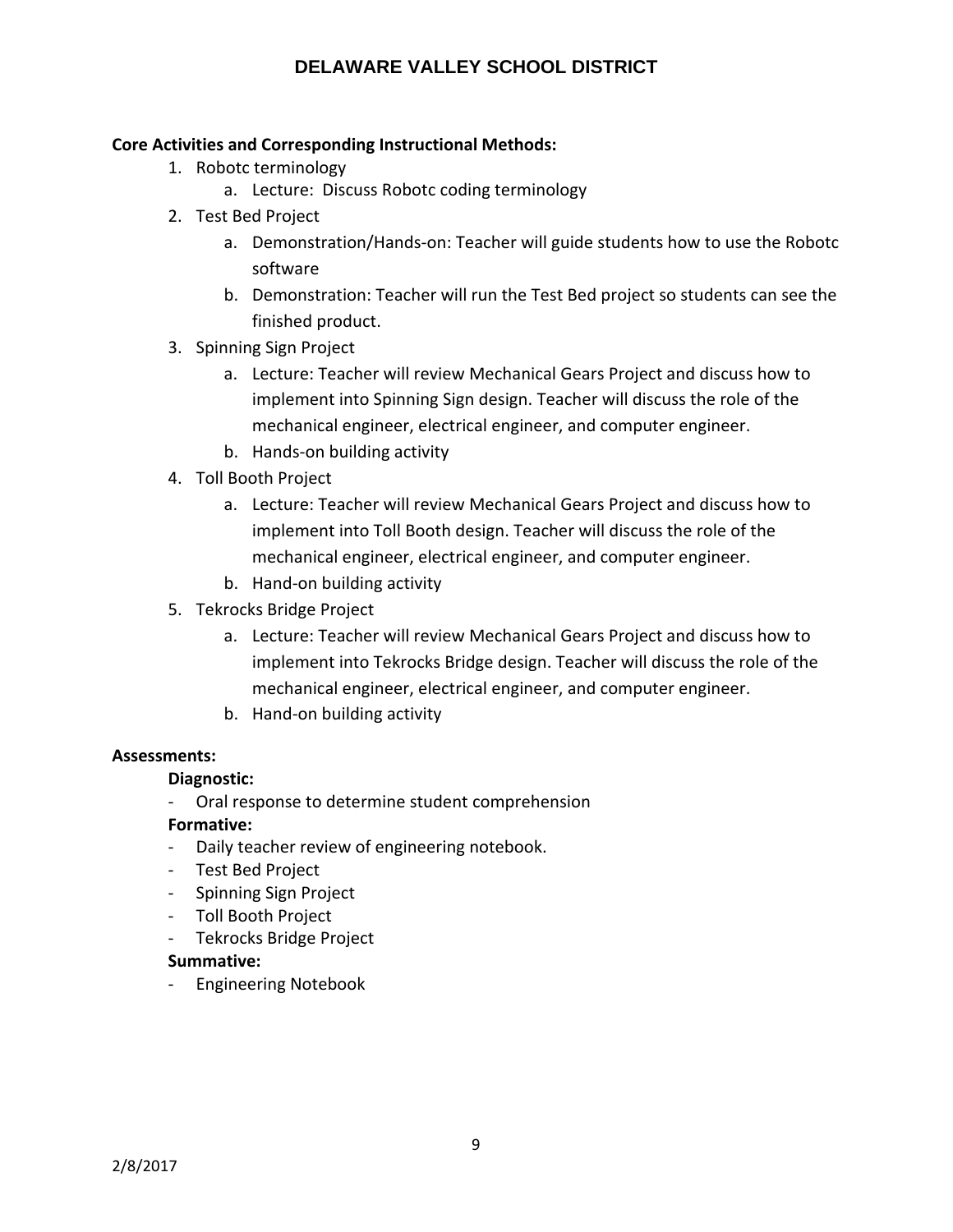#### **Extensions:**

Students that have mastered the automated systems project will be given additional, more challenging builds to complete.

#### **Correctives:**

Individual instruction and demonstrations will be given to students having difficulty.

#### **Materials and Resources:**

SmartBoard, whiteboard, engineering notebooks, worksheets, Vex robotic kits, Robotc software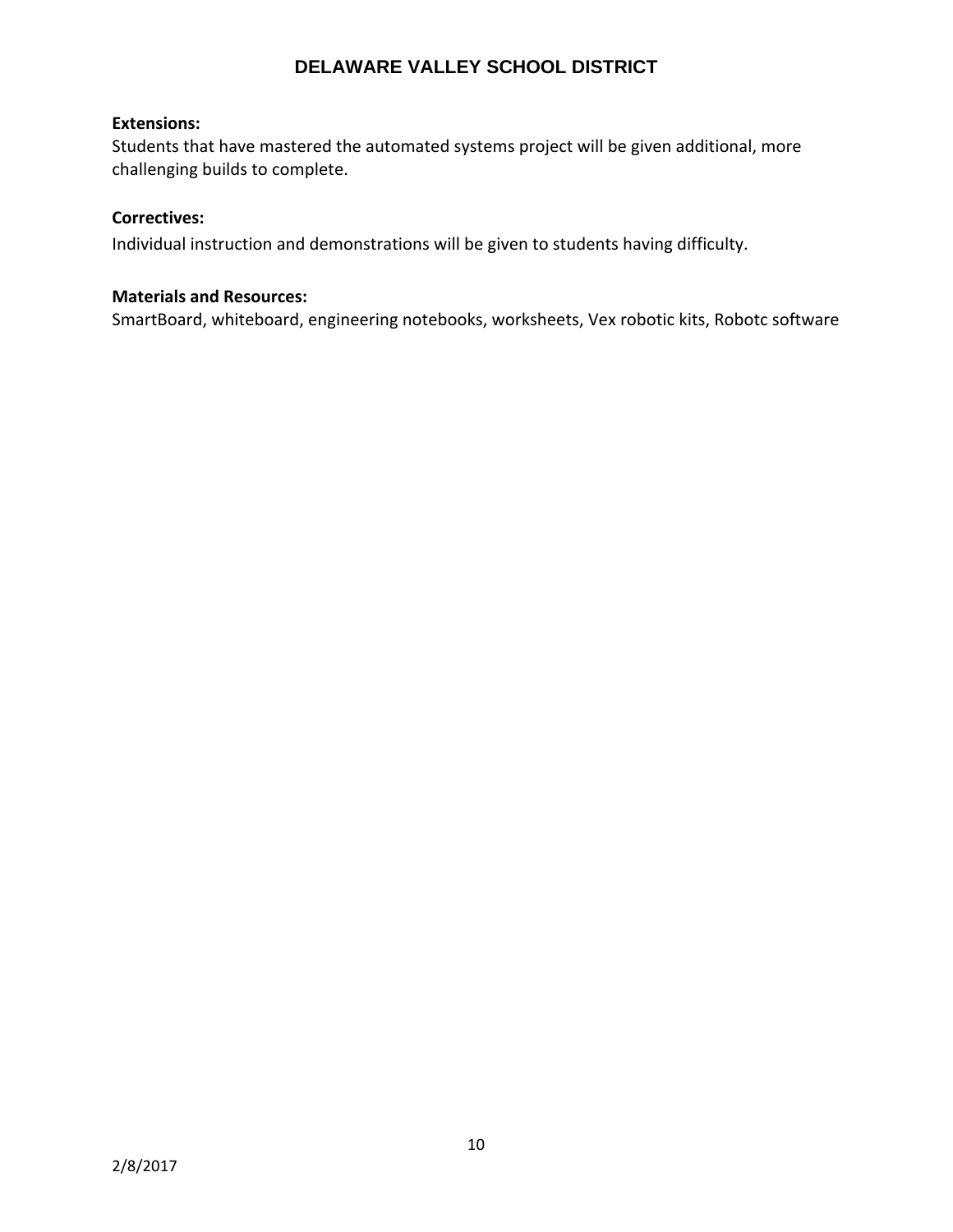# **Primary Textbook(s) Used for this Course of Instruction**

Name of Textbook: There are no textbooks used for this course.